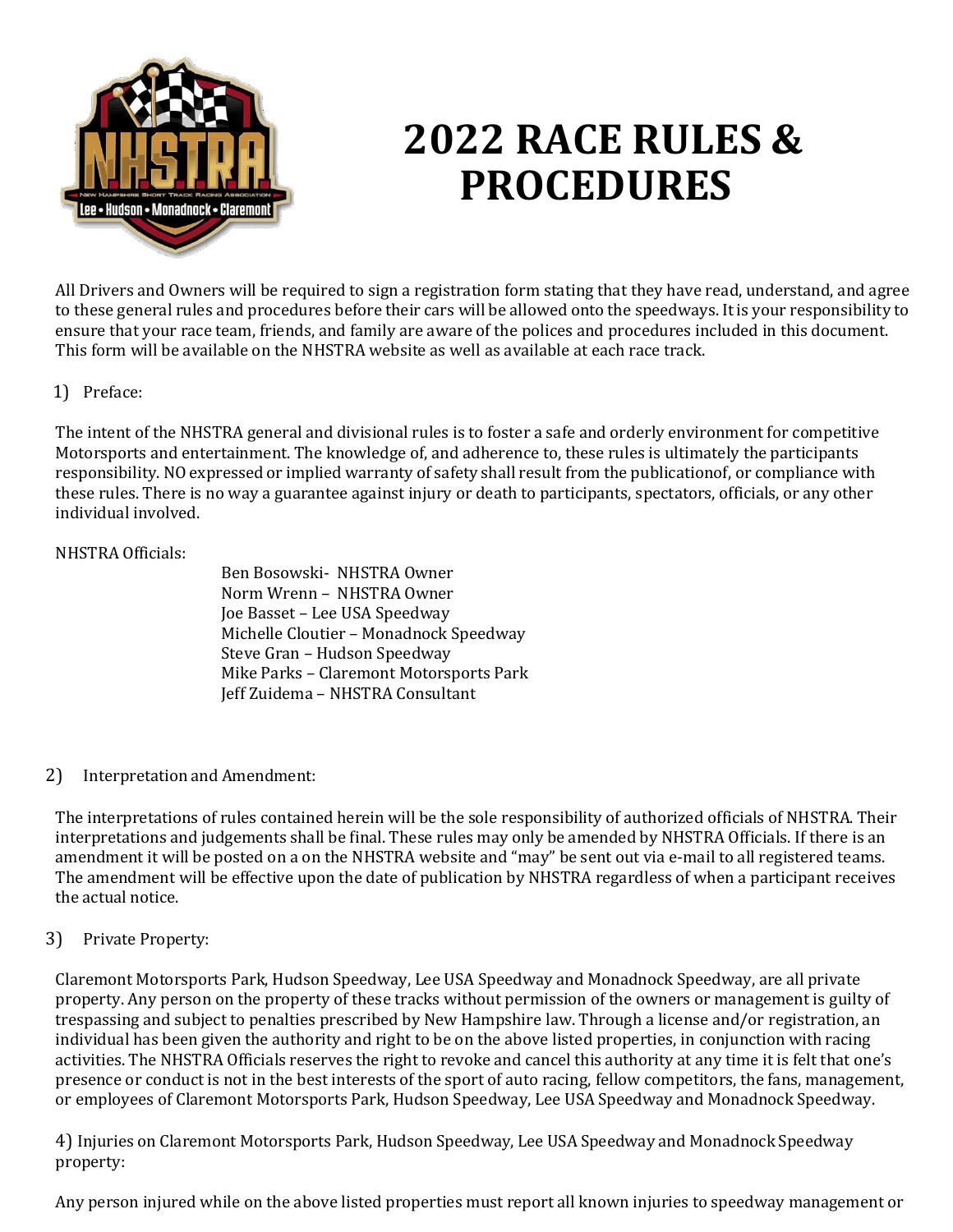an Official before leaving the property. If the individual is unable to report their injuries inperson, a crew chief, parent, guardian, or other responsible person shall make such report. The appropriate injury report form must be filled out and returned to the SpeedwaysManagement.

# 5) Safety:

Competitors are solely and directly responsible for safety of their race cars and racing equipment and areobligated to perform their duties (whether as a car owner, driver, and crew member) in a manner designed to minimize to the degree possibly the risk of injury to themselves and others. If a competitor's safety equipment is deemed unsafe, he or she will not be allowed to compete. The inspection of safety equipment by track officials does not guarantee that any item will perform in the manner that it is designed for.

- A- A full fire suit in clean good condition is mandatory along with racing gloves and racing shoes mustbe worn during all on-track activities.
- B- All safety equipment must be approved by Speedway or NHSTRA Officials.
- C- Helmets must meet a Snell 2010 or newer specification, unless specified otherwise in divisionrules. Helmets must be full face with a shield.
- D- All cars must have a battery cutoff switch. This battery cutoff must kill entire car. The battery cutoffswitch must be clearly labeled on/off.
- E- Aluminum racing seat is mandatory. The driver's seat must appear as close to stock position aspossible and must be securely fastened to the roll cage and frame members and not the floorboards. The seat must have a headrest on both sides. See division rules for details.
- F- Seat belts must be a minimum of 3" wide unless passing over a head and neck restraint system where they must be 2" wide or less. All must be 5-point with a metal to metal central quick release and approved by Track Officials. All belts must be SFI Certified and no older than 5 years. Belts withvisible wear and/tears will not be permitted.
- G- An approved driver window net/screen is mandatory. The screen must be installed with anapproved latching system and must be mounted to the cage.
- H- Roll bars must be padded in the driver's area along with the center of the steering wheel. All barswithin reach of the driver must be padded.
- I- A minimum of a 2 ½ lb. fire extinguisher with a gauge must be accessible to both the driver and thetracks safety crew. On-board fire extinguishers are permitted and highly recommended. The activation of such a system must also be accessible to both the driver and the tracks safety crew and be nearly/clearly marked.
- J- Two (2) driveshaft loops to enclose the driveshaft is mandatory, no less than 2" wide and ¼" thickmust be placed around the front and rear of the driveshaft and attached to the floor or crossmember. All driveshafts "MUST" be painted white for safety purpose.
- K- A head and neck restraint system, such as a Hans or Hutchins device is strongly recommended,unless stated in division rules as mandatory.
- L- Smoking is not allowed in car, inspection area, in any buildings, or near fueling station.
- M- Jack stands are mandatory anytime a car is jacked up and a crew member is working under thevehicle. All jack stands must have plated bottoms or are manufactured to prevent digging into ground, pavement, or tipping.
- N- Reasonable speed must be maintained in the pit area at all times. All persons must maintain aconstant watch for their own safety.
- O- At no time is anyone other than the driver allowed to ride on/in a car. All persons being transported by any haul vehicle must be seated inside the vehicle, no riding on trailers or insiderace cars.
- 6) Registration and Licenses:
	- A- Anyone participating as an owner or driver in any division must be registered and be licensed to receive points and prize money. Special events may have different rules pertaining to registration and licenses. The NHSTRA Officials reserve the right to reject and/or revoke any license or application at any time. A temporary license for an owner or driver may be issued on a cost per use basis.
	- B- All drivers competing in a NASCAR division must have a NASCAR license: NASCAR Divisional Competitors must hold a license prior to registering in at the handicap booth. Temp NASCARlicenses are also available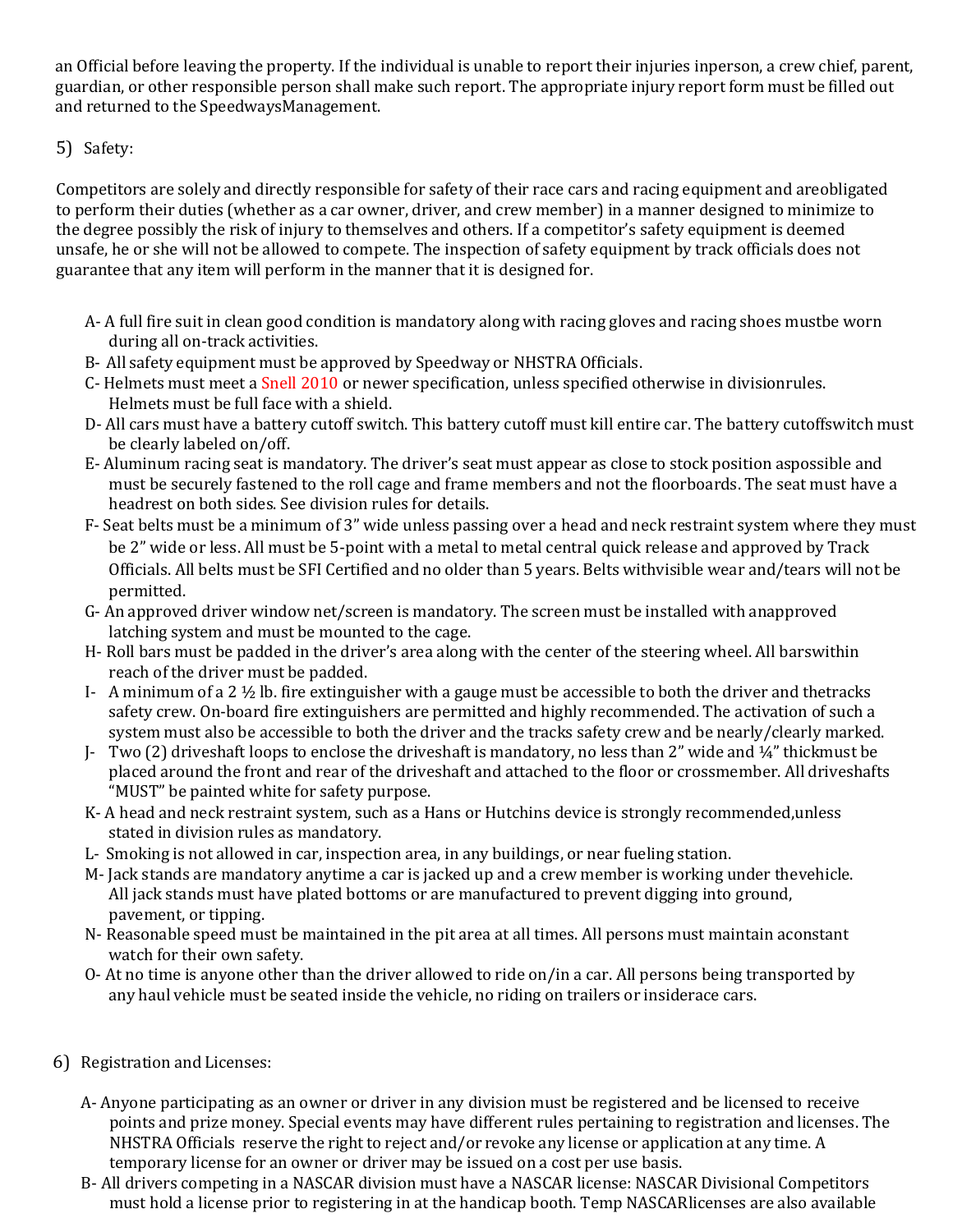at the speedway's office. NASCAR divisional classifications for NASCARaccumulated points (please note: Individual Tracks may have a Division V, check with your local track).

NHSTRA Modifieds (Monadnock, Claremont, Hudson): NASCAR Feature Division IPro Stocks(Lee): NASCAR Feature Division I Streets Stocks (Monadnock, Claremont, Hudson and Lee): NASCAR Division II Late Model Sportsman (Monadnock, Claremont, Hudson): NASCAR Division IIIMini Stocks (Monadnock, Claremont, Hudson): NASCAR Division IV Six Shooters (Lee): NASCAR Division III Pure Stocks: (Lee): NASCAR Division IV

- C- Competitors will be permitted to compete in two NASCAR divisions as long as it is only one level up between the two divisions. Check with NHSTRA Officials regarding the NASCAR levels of divisions and their promoters options. Rule does differ when competing in Quest for the Cup, Racefor the Ring and Battle for the Belt events, check with you local NHSTRA Official.
- D- At each racing event each car must be registered with the handicapper by the driver, owner, or crew member. The car being registered must be present to be considered registered, if it is not present and doesn't show up before qualifying the driver/car may be penalized.
- E- All cars must be registered with the handicapper one (1) hour before the start of the first heat or they will be placed at the rear of their qualifier.
- F- Once a driver has signed in under one car, and has attempted to qualify, he/she may only be allowed to drive another previously qualified car renumbered with their number.
- 7) Age Requirements:

No one under the age of 14 is allowed to complete in any event unless the track allows a younger age and competitor has track management approval (call your home track to discuss the minimum age forcompetition). Any person under the age of 18 must have a "Minor Release" signed and on file with theSpeedway before being allowed to enter the pit area. This initial form must be filled out by 1 parent or legal guardian. These forms are available through the Speedway Office. Minors must haveone (1) parent or guardian present to sign them in every week, and must accompany them while in the pit area at all times.

- 8) Point System
	- A- Points will be awarded to the car driver for feature races. These driver points are not to be confusedwith handicapping points. To be eligible driver must be registered for the event the points will be awarded for. Only regularly scheduled races will count for points. Special events my not, unless otherwise noted by NHSTRA Officials. In the case of a tie, the car with the greatest number of wins will serve as tiebreaker. If a tie still exists 2<sup>nd</sup>'s, 3<sup>rd</sup>'s, etc. will serve as tiebreakers until the tie is broken. Any Point fund monies will be distributed at the end of the season to the Top-10 drivers.
	- B- Feature points: 1st- 50pts, 2nd- 48pts, 3rd- 46pts, 4th- 44pts, 5th- 42pts, etc…..
	- C- Handicapped points are given to the driver as outlined above. These points are used to assign positions in qualifying and feature races, starting with the lowest in the front and the highest in the rear. The handicap system uses three (3) weeks accumulated points to establish a running average for each car and driver, lowest (Front) to highest (Rear). Additional points may be added for the following reasons, missing an event (75pts), disqualification (100pts), or any other determination byNHSTRA Officials. The race director has the right to determine if a competitor is not up to speed and control to start in a lower handicapped position for starting position. If a competitor did not qualify due to number of cars or mechanical reasons (as approved by NHSTRA Official), the handicap points awarded would be 0.
	- D- To begin each season, Drivers will draw for qualifying positions for the first three (3) weeks. Feature Line-ups will be straight up. After the first three (3) weeks handicap system will be used.
- 9) Qualifying Races:
	- A- All competitors must run in a qualifying heat race unless they are unable to because of a mechanicalissue that is verified by NHSTRA Officials.
	- B- To be considered qualified, the competitor must complete the qualifying race at competitive speeds.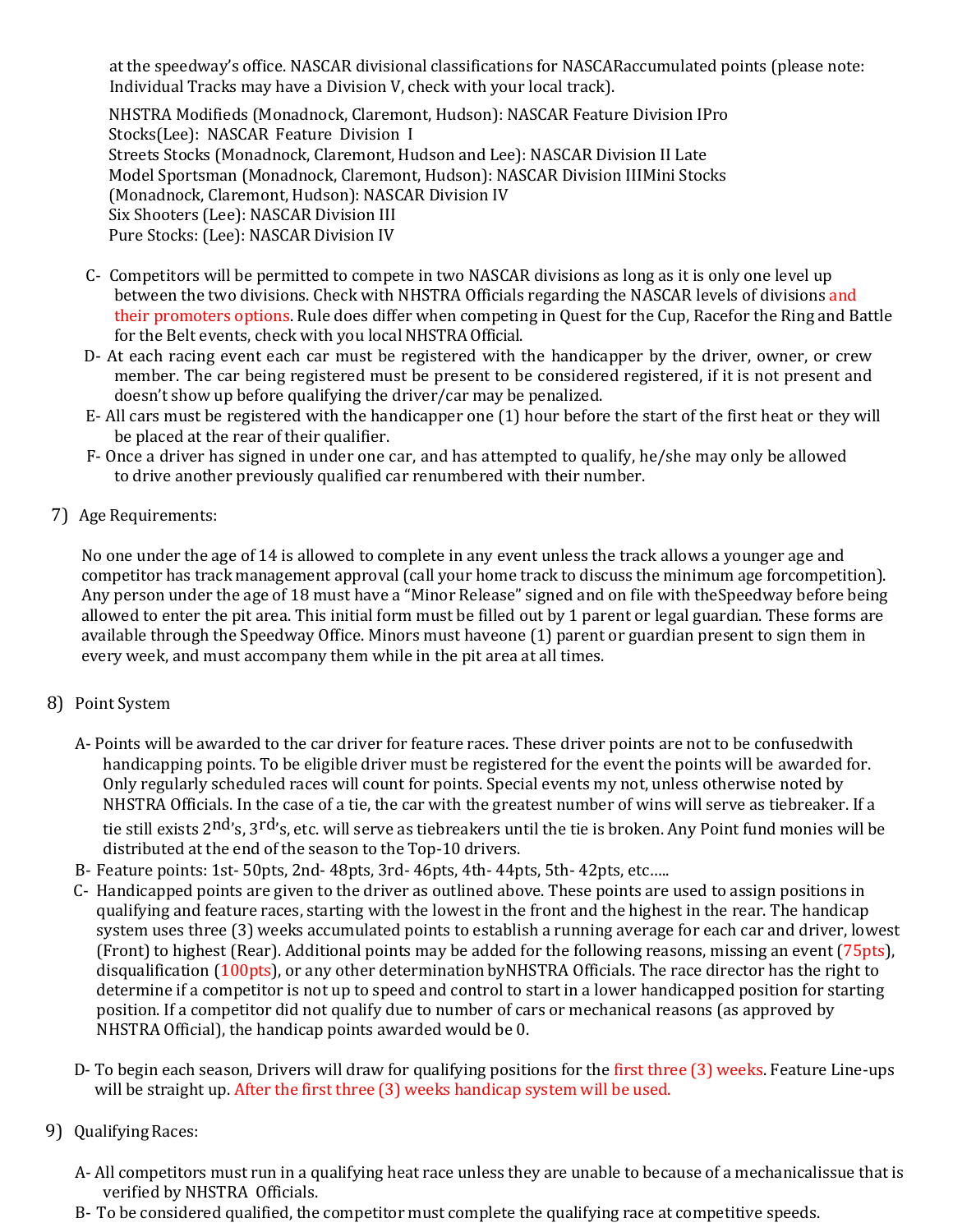- C- All non-qualified cars may run a consolation race unless a full field of cars are not present. If aconsolation is necessary it will be announced by the handicapper.
- D- Consolation Cars will start the feature behind all previously qualified cars.
- E- Drivers will be allowed to start further back than their qualified position but must be approvedprior to the start of the feature race.
- F- Time Trials may take place of qualifying heats, at any time, and may be heads up starts or be random invert (1-12).
- F- The handicapper will notify of the number of qualifying positions in each heat.
- 5 6 Car Heats 3-Qualify
- 7 8 Car Heats 4-Qualify
- 9- 10 Car Heats 5-Qualify

## 10) "Rookie of the Year" Procedures:

Rookie rules apply to all divisions. To be considered a rookie for your divisions, you must not have competed in more than three (3) feature events in this or any higher division prior to the season you are applying for. Final ruling on what qualifies as a "higher division" will be made by NHSTRA Officials. Drivers must register as a rookie at the time of registration and notify the handicapper at sign in. Competitors who have held a "FDD" license in the past are ineligible for NASCAR State Rookie of the Year (Division I) but may be eligible for track Rookie of the year.

#### 11) Drivers Meeting:

All Drivers and (spotters when required) must attend all announced drivers' meetings. Any driver not attending the drivers meeting may be placed at the rear of all events that day and/or removed from competition for that race day. If circumstances deem it necessary for one of these individuals to miss the drivers meeting, this must be communicated to and authorized by NHSTRA Officials prior to the start of thedrivers meeting and an approved representative must replace the missing individuals. This will only be allowed if the circumstances absolutely require that one of these individuals miss the meeting. The exceptions that ALL drivers and (spotters when required) must attend all drivers meetings.

# 12) Official Flag Rules:

Any driver who does not obey the following flag rules will be subject to disqualification for the event, suspension, and/or fined. The NHSTRA Starter shall have complete jurisdiction over the flags at all times and his judgement shall be considered final. This also applies to the speedway's signal lights on the track.

- A- Green Flag: The green flag signifies the start or re-start of a race.
- B- Yellow Flag: The yellow flag means caution, slow down and maintain your position. All cars must fall into single file as soon as possible for realignment. The restart of the race will be determined by the last completed lap (half the field of cars completes the lap) as scored by the official scorers. Laps completed under the caution flag will not be counted, unless otherwise notified. Cars that have pittedwill take up the rear of the field in the order they returned to the track. If the caution flag is shown before a full lap is completed then there will be a complete restart. Any cars entering the pits will take up their position at the end of the field.
- C- Red Flag: When the red Flag is displayed all cars "MUST" stop immediately. Track officials may directcertain cars to move to clear the way for safety vehicles or track workers. Under no circumstances isa driver to move their car without the direct notice to do so by a track official. Movement of a car without direct notice will result in immediate disqualification with the lost of points and pay for thatrace. If a car is currently in the pits, repair work may continue.
- D- Blue Flag/Yellow Stripe: This flag is called the passing flag. When this flag is displayed to a competitor it means that faster cars are coming and be prepared to move over. When the passing flagis being waved by the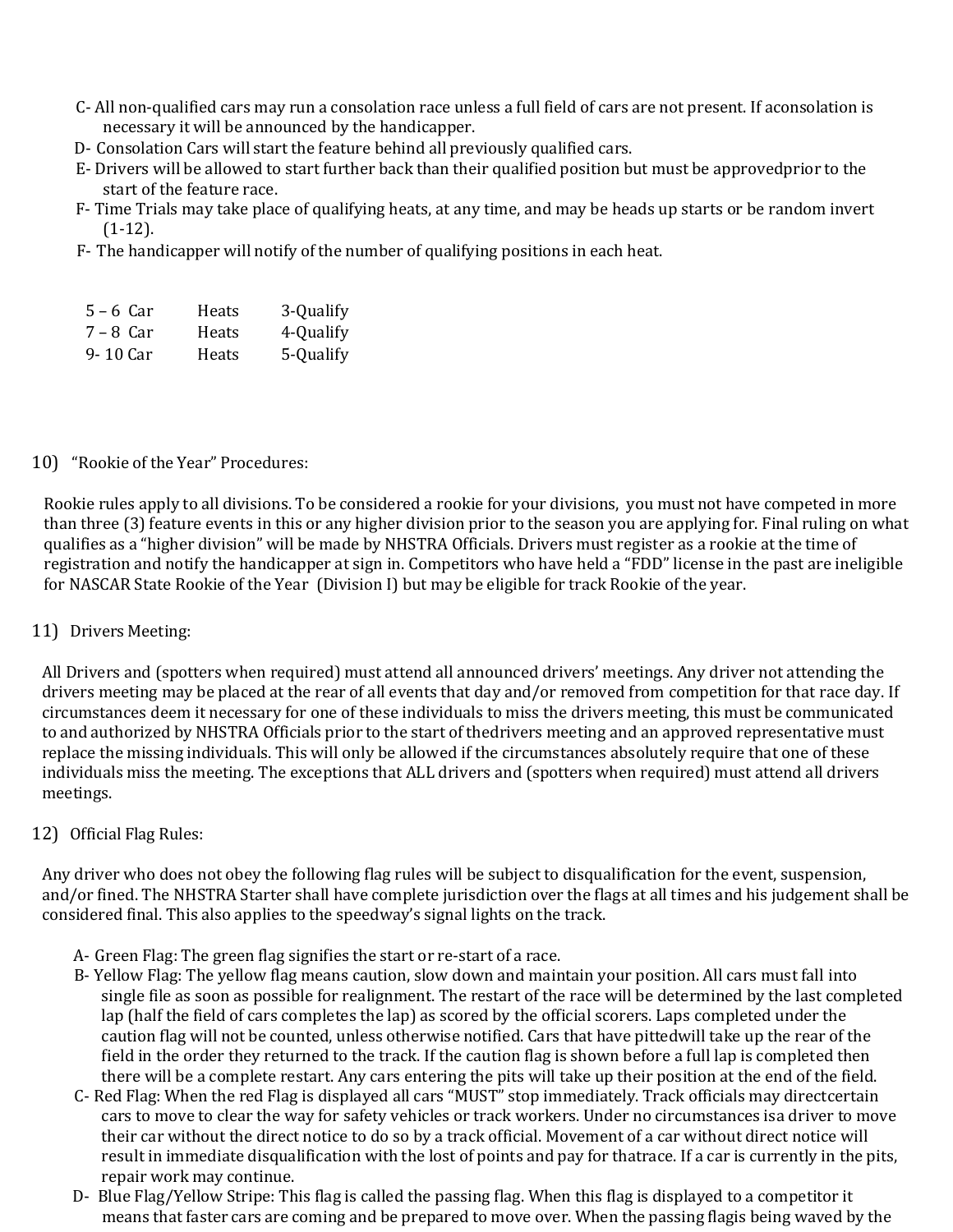starter it means the lapping car or cars are there and to move down to the low groove of the race track. Failing to obey when given the passing flag may result in penalties or disqualification.

- E- Black Flag: A clinched black flag is a warning to the driver for behavior on the track. Failure to modifyyour behavior could result in a waved black flag. If the black flag is being waved at you, you must go to the pit area. This could be for a number of different reasons:
	- 1- The track may need to check your car for safety reasons. The track official will stop you at the top of pit lane or infield and inspect your car. If your car is deemed safe to return by the official,if possible you will get your position back. If you choose to go to your pit, you lose your position.
	- 2- You may need to repair an issue. In this case you will be allowed to return to the race after resolving the issue but you will have to go to the rear.
	- 3- You may be multiple laps down and deemed a safety hazard to the other drivers. In this caseyou must park the car for the event. You will receive your points and pay for the event.
	- 4- You may be getting the black flag for disciplinary reasons. In this case you are required to parkthe car for the event. You will not receive points or pay if you are parked for disciplinary reasons.
	- 5- If Black flagged, you will have two (2) laps to obey or you will no longer be scored for the event.
- F- White Flag: The display of the white flag means there is one more lap in the race. If there is a caution flag presented during the white flag lap the race will revert to the last completedlap. Upon the restart of the race the white flag will again be displayed providing a green, white, checkered finish.
- G- Checkered Flag: When the checkered flag is displayed, it means the leader has completed the final required lap and the race is finished. All remaining cars must receive the checkered flag on this lap.

# 13) Track Rules:

A- All cars initially entering the track for an event will do so by using:1-

Claremont Motorsports Park: Turn #4 – pit exit

- 2- Hudson Speedway: Turn #2 pit exit
- 3- Lee USA Speedway: Turn #4 staging road4-
- Monadnock Speedway: Turn #2 pit exit
- B- Cars returning to the track after initial start of race will do so by using:1-

Claremont Motorsports Park: Turn #3 pit road

2- Hudson Speedway: Turn #2 – pit exit3-

- LEE USA Speedway: Turn #4 gate
- 4- Monadnock Speedway: Turn #2 pit exit
- C- Under caution all cars will be held by Track Officials prior to re-entry onto the track. Once the lineupis set, cars will be instructed to return to the track and positioned accordingly.
- D- All cars entering the track must follow the Track Officials directions.
- E- When a race is started and a caution is displayed before the first lap is completed, there will be a complete restart of the race. All cars that were considered in the caution will be placed at the rear of the field. After the first lap is complete and a caution is displayed, all restarts willrevert back to the last completed lap.
- F- Once you have been given the signal by the Flagman to cross over (double up), you will no longer be allowed to scrub your tires. You must stay in your lane unless you have a vehicle malfunction. In theevent of a vehicle malfunction:
	- 1- If you are in the inside lane, you must pull to the inside of the track.
	- 2- If you are in the outside lane, you must pull to the outside of the track.3- If
	- the flagman sees this, he will not throw the green flag.
- G- The expectation is that there will be no contact amongst cars under caution unless it is deemed to be the result of an accordion effect on the restart or due to car malfunction. Any contact under caution that is deemed intentional or unnecessary will result in a penalty. The first offense will result in the car causing the contact to be sent to the rear. The second offense will result in disqualification from the event. This determination will be made by Track Officials. There are lanes painted on the racetrack, all cars must stay in their lane on all starts and restarts. Failure to stay in your lane may result in you being penalized and sent to the rear. If the overall start was good, but you did not stay inyour lane, you may be asked to drop back spots, or drop to the rear while the race remains under green. You will have two (2) laps to do so, or you will be black flagged and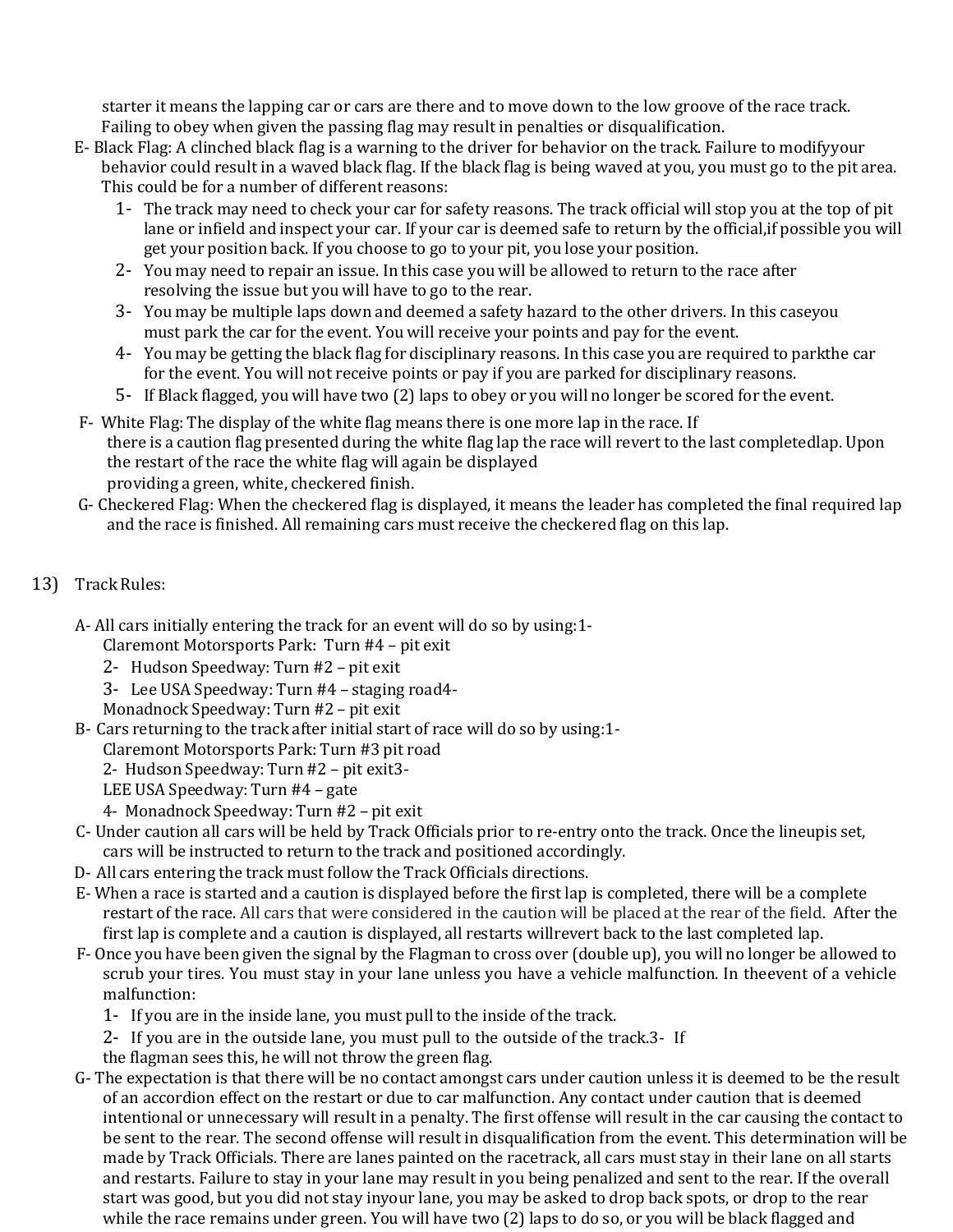disqualified from the event. Each racetrack has different on track rules as explained at the drivers meeting.

H- On the initial start of the race, the lead cars shall not start the race until they reach the yellow start line. Once they reach the yellow start line, both cars may go. Failure to go at the yellow start line by either of the lead cars will not warrant a restart unless the occurrence is deemed significant by the flagman. In the event of a false start, the flagman may reposition offending car/cars to the rear of thefield. Any car that is deemed to have started prior to the yellow line may be penalized and sent to the rear of the field.

After the initial start, the leader will start the race. The leader is able to fire anywhere within the startbox. The box is defined as being between the first white line and the second yellow line. As long as the leader has any part of this/her car within this box, they may fire. It is up to the 2<sup>nd</sup> place car to be ready and stay with the leader. If the 2<sup>nd</sup> place car fires first, they may be penalized if they are leadingat the yellow line. If the leader has not fired by the time they get to the yellow line, the 2<sup>nd</sup> place car is free to fire and the leader has lost their advantage of starting the race. If anyone fires before entering the start box, they may be penalized and required to go to the rear. Both lead cars should be rolling into turn 3. Flagman decisions are final.

- J- Any car passing another car on the initial start of the race before the start/finish line will be penalizedtwo (2) positions per car passed at the next caution or at the end of the race. This will be enforced unless the car in front has a major issue on the start. Any car passing another on a restart on the bottom before the start/finish line will be penalized two (2) positions per car passed at the next caution or at the end of the race. This will be enforced unless the car in front has a major issue on the restart. Passing on the outside on restarts is allowed, after the green flag is waved.
- K- No repairs or work of any kind may be performed on the race track. All cars must go to the pit area forrepairs.
- L- Cars deemed to have been involved in the accident that caused the caution will be sent to the rear. If contact between two (2) or more cars takes place and results in a caution, those cars will be considered involved in the accident and will be sent to the rear (commonly known as the A-B Rule). Any car that stops or takes actions to miss an accident that has already occurred will get their spots back as long as they do not make any contact with the caution cars. The determination of whether or not a car was involved in the accident is the decision of Track Officials or Flagman and are final. In theevent that the caution is displayed for an accident on the track and then there is a separate incident atanother location on the track that occurs, those cars may get there spots back as long as they don't go to the pit area. All cars that enter the pits and re-enter the track will take up the rear of the field in theorder that they re-enter the track.
- M- When a race event is under caution, all cars must slow down and form a single file. Safety workers andtrack personnel must be given room to do there work safely. Track Officials will realign the field. DO NOT RUN DOUBLE FILE until instructed to do so by the flagman or race control.
- N- No driver is to unbuckle their seat belts or exit their cars, unless there is a fire or instructed to do soby Track Officials. Even if your car is unable to continue, you must remain in your car until you are placed in the pit area by track personal. Failing to do so may result in disqualification.
- O- Any driver that is involved in an accident where the car is unable to continue is asked to lower theirwindow net if they are uninjured to signify to safety crew that they are OK.
- P- Any car that spins out must try to continue immediately and not interrupt the race. Any car that Speedway Officials feel delayed/interrupted the race may be penalized.
- Q- Any driver that causes three (3) cautions in an event for any reason may be black flagged from theevent. The flagman and race control will make the final determination regarding this rule.
- R- All races will be run until the leader has completed the advertised distance. However, if the scheduleddistance is not completed, the race will be considered officially completed after the half-way mark. When a race has been stopped and not restarted, the finish will be determined by the last completedgreen flag lap, with accident cars put to the rear. If a time limit was imposed, the last green flag lap regardless of the number of laps completed.
- S- Any car not up to speed may be placed at the rear of the field on restarts.
- T- Lapped cars are to move to the bottom groove of the race track.
- U- Any car that is a lap or more down will be placed at the rear of the field on restarts.
- V- During any event the race director and race control may choose to go single file restarts at any time.W- On single file restarts a driver can ONLY pass on the right side before the start/finish line.
- X- A competitor will receive an agreed number of courtesy laps for flat tires/repairs. The number ofcourtesy laps maybe extended by Speedway Officials.
- Y- It is your responsibility to be ready to compete on time for each event. Cars not ready when called tothe lineup area may be put to the rear or replaced by alternate.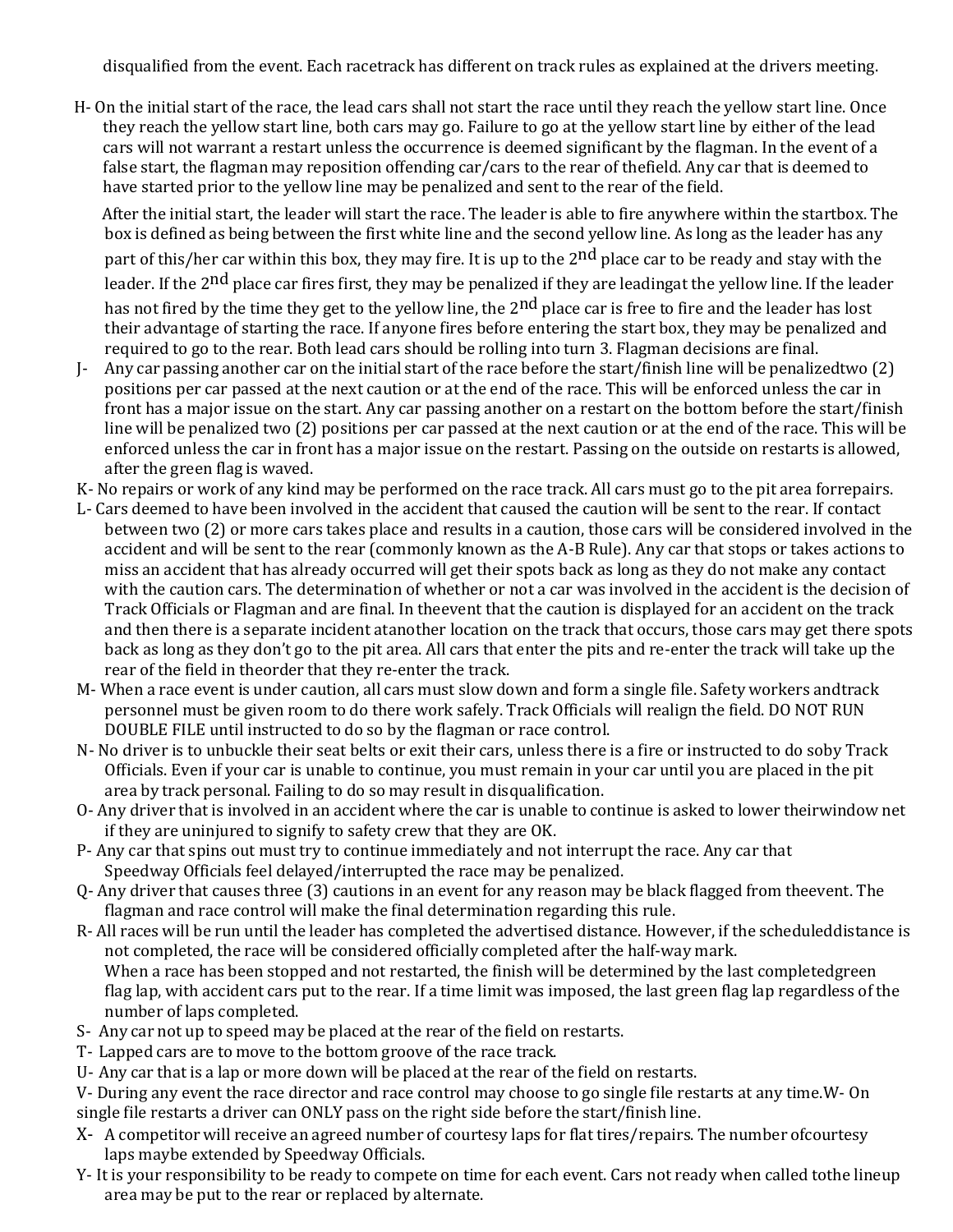- Z- Any car that has to be push started must restart from the rear of the field. The exceptions to this ruleare after introductions, or a red flag.
- AA- The use of any tire chemical (conditioner, softener, etc) is prohibited. Anyone caught usingtire chemicals will be suspended.
- AB- Passing judgement for non-radio equipped cars: you need to be to the door before the lane is considered yours. If you run them high or low trying not to let them pass, you will get one (1) rolled black flag warning, the next time you will get the waved black flag and will needto go to the pit area.
- AC- Passing judgement for radio equipped cars: If your nose is to the rear tire of the car in frontof you, the lane is considered yours. If you run them high or low trying to not let them pass,you will get one (1) rolled black flag warning, the next time you will get the waved black flag and will need to go to the pit area.

# 14)Inspections:

The Speedway Tech Officials has full authority at the track to order a car or cars to be inspected and checkedfor possible rules infractions. All cars are subject to random inspections at any time by Speedway Tech Officials. The Speedway Tech Officials will review all applications for protest and have the final ruling in all matters. If the Speedway Tech Officials deems necessary, an appeal will be brought before the NHSTRA Officials for review. In the event of refusal to comply with a protest, said car will be considered illegal.

- A- All cars and safety equipment must be inspected prior to the start of the racing season. After preview inspection, car will display a NHSTRA seal indicating initial compliance. Infractions of Tech Rules notnoted on initial inspection does not preclude subsequent inspection and disqualification due to tech infractions.
- B- Any car that fails to weigh in proper weight prior to the feature event will be penalized by starting atthe rear of the field for that event. The race teams have all day/night to ensure that their car meets the rules, so there will be no tolerance for failing to meet the rules at race time.
- C- The track has the right, for inspection purposes, to seal or impound cars or car parts competing in any event. The tracks assumes no responsibility for impounded cars or parts. Any part and/or partsdeemed illegal may be confiscated.
- D- Upon the completion of the feature event in all classes the cars pre-designated by Speedway Tech Officials must go directly to the inspection area for inspection. No cars may be touched in any manneruntil they are directed to by Speedway Tech Officials. Failure to comply can bring automatic disqualification.
- E- If during an inspection the Speedway Tech Officials determines that a car is not capable of passing tech, caused by a on-track incident, the competitor may be allowed to pass thru tech or make changeswhere inspection can be completed. Speedway Tech Officials decisions are final.
- F- If Speedway Tech Officials determines, prior to any race, that a car does not meet the applicable specifications, the car shall not be allowed to compete. Unless, in the discretion of the Speedway TechOfficials the deficiency (a) shall not adversely affect the orderly conduct of the race, (b) cannot be corrected in time for qualifying for the race, (c) will not provide the competitor with a competitive advantage, (d) is so insignificant as to not warrant a determination that the car is ineligible to race. If the car is permitted to race the deficiency must be correct before any future events.
- G- All feature races will be unofficial until deem official by track officials (24-36 hours after).

Visual Inspection; \$100.00 Removal or Disassembly of a part or parts; \$200.00 Protest of an Engine part requiring disassembly; \$500.00 Removal of a crate engine for dyno purposes; \$500.00 plus dyno fees

# 15)Car Appearance:

All cars must be presentable on race day. Any damage from prior events must be properly repaired and the car must be brought back to reasonable appearance. This includes but not limited to: no sharp edges, reasonable removal of dents, properly secured body panels, and car numbers must be legible, presentable, and meet NHSTRA specifications. The final judgement on car appearance will lie in the hands of Speedway Tech Officials.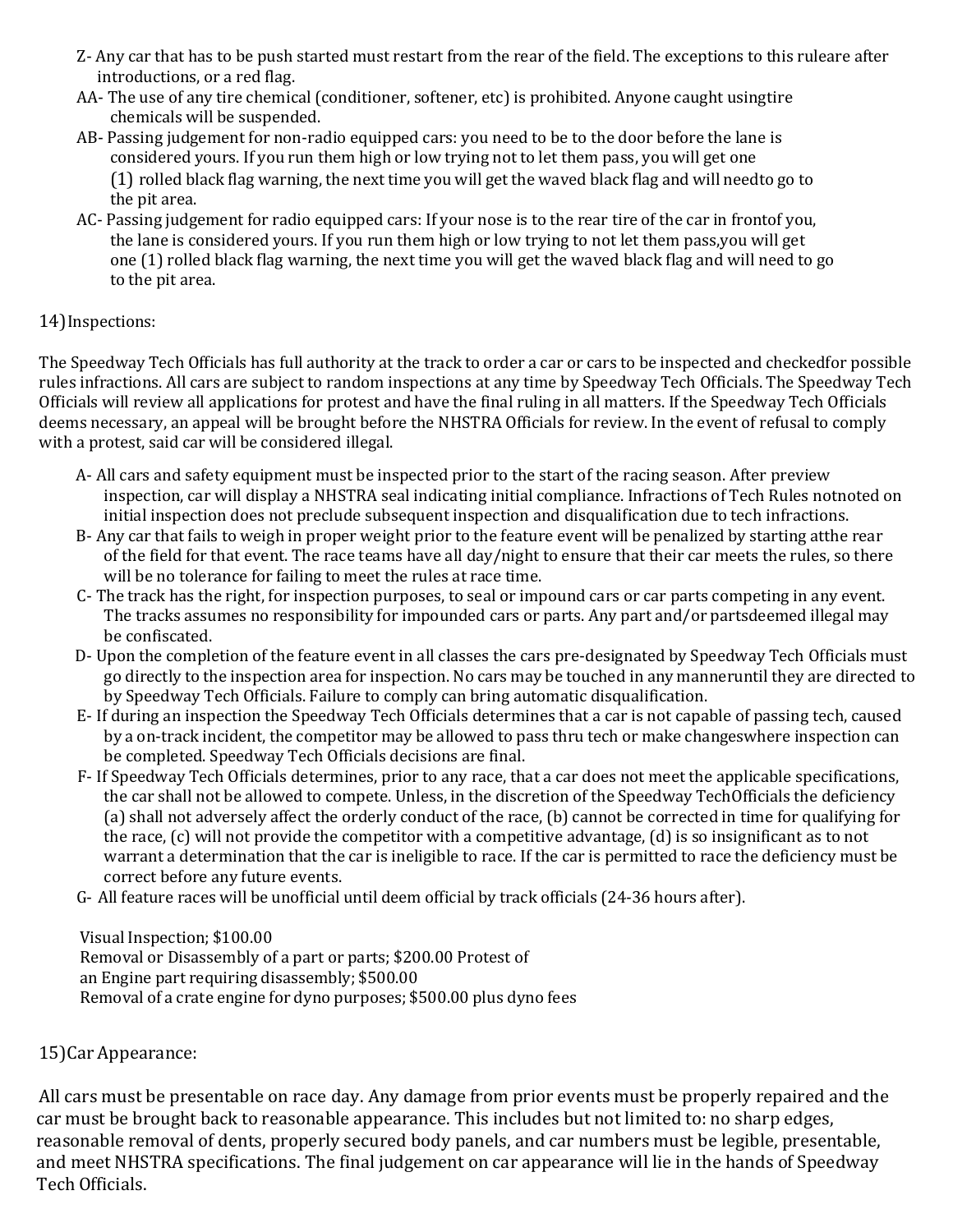## 16) Protests:

If the protested car is found legal the protest fee will go to the protested car owner, and incurred costs for inspections will be paid by the protester. If the car is found illegal, the protest fee will be returned to the protester and all cost incurred for the inspection will be charged to the Illegal car owners. The car will be disqualified for the event with no prize monies or points awarded. All illegal part/parts will confiscate by NHSTRA Officials.

A Top-12 car owner/driver may protest a race by posting a protest fee of \$500.00 cash with NHSTRA Officials within 15 minutes of completion of the protested race. The division of a protested race shall be decided by the NHSTRA Officials after review. The protest fee may be forfeited by, or returned to the protester at the discretion of the NHSTRA Officials. Any protest shall automatically delay payoffs for that night.

17)Violations and Disciplinary Action:

Penalties for violations of NHSTRA rules are determined by the gravity of the violation and its effect on the fairness of the competition, orderly conduct of the event, and in the interest of stock car racing. Such penaltiesmay include, but are not limited to, disqualification, suspension, suspensions of membership and license privileges, fines and/or loss of points. A suspension may be a total or it may be 1) limited to a suspension of privileges at the track/tracks, 2) for particular series of events, 3) for a specific or indefinite period of time, or

4) from multiple NHSTRA tracks and/or events.

When such penalties as event suspensions are given, they must be served on point races for that division.Probation means starting at the rear of the field for qualifying race and/or feature race, as determined byNHSTRA Officials. The time of probation will be determined by the disciplinary action taken.

The NHSTRA Officials will use the following guidelines for the imposition of penalties in the situationsdescribed below, but may assess a greater or lesser penalty depending on the circumstances.

Speeding in the pit area:

\*\*\* One event probation

\*\*\* \$50.00 fine and 2 week probation

\*\*\* \$100.00 fine and 3 week probation

Rough Riding or Excessive Contact:

\*\*\* Repositioning to the rear of the field

\*\*\* Disqualification from that race

- \*\*\* Disqualification from that race and \$100.00 fine
- \*\*\* Loss of prize money and/or points

Intentional Contact after Race Completion or Under Caution:

\*\*\* Repositioning to the rear of the field

- \*\*\* Repositioning to the rear of the field and probation
- \*\*\* Disqualification from the event and suspension

Unsportsmanlike Conduct or Endangering the Safety of Other:

\*\*\* \$100.00 fine and one (1) event probation

- \*\*\* \$200.00 fine and Disqualification from the event
- \*\*\* Disqualification from the event with no prize money or points
- \*\*\* Disqualification from event and suspension for the remainder of the year

Intentional Yellow (Stopping of event):

\*\*\* One (1) lap penalty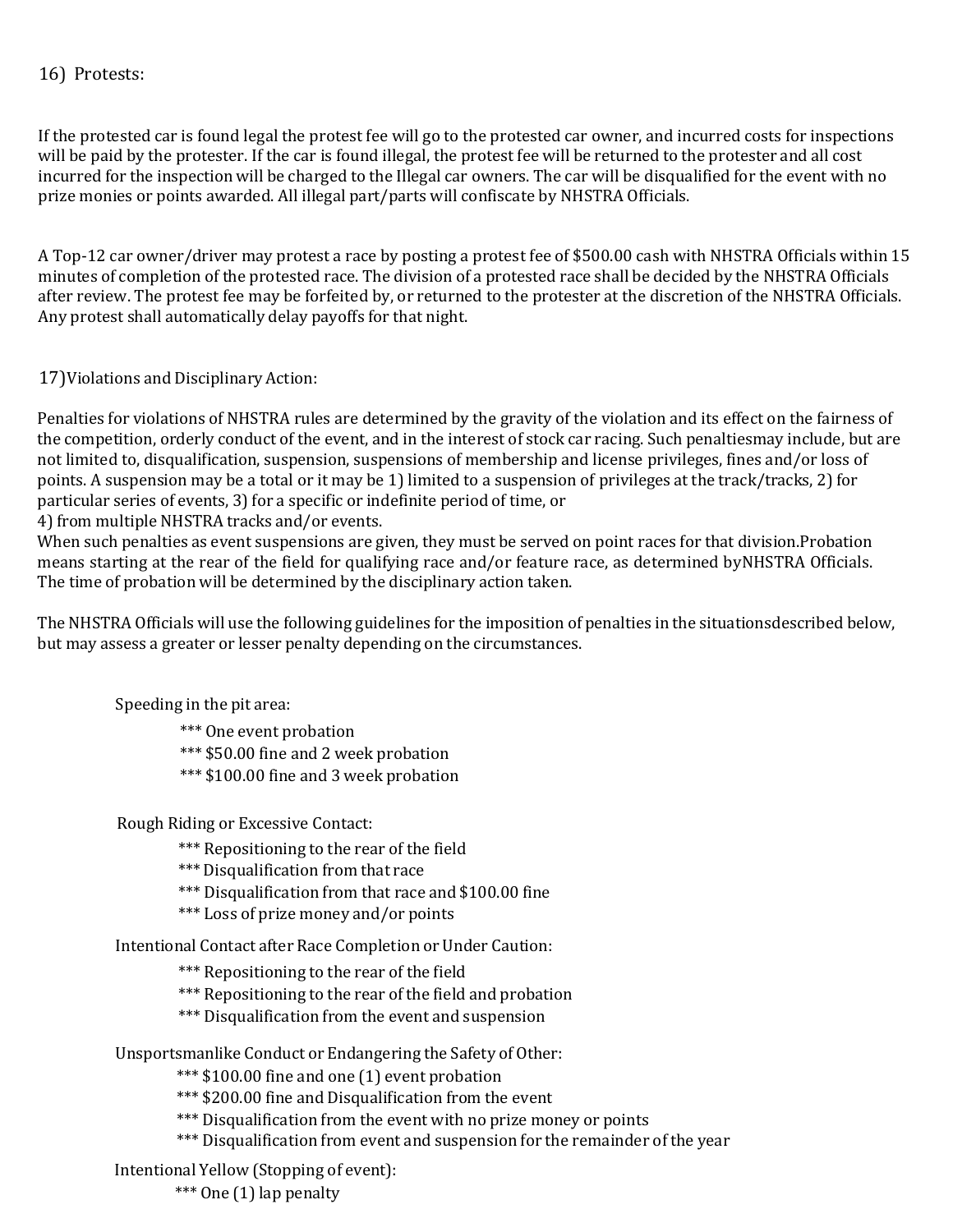\*\*\* Removal from competition

\*\*\* Removal from competition with a One (1) week suspension

# Misuse of Pit Pass:

\*\*\* Any competitor who signs the pit release sheet and gives their pit ticketto anyone else shall receive a fine of at least \$100.00 and suspension from the pits for the remainder of the season.

## Assaults/Threatening:

\*\*\* Any competitor, or team member who assaults or threatens to do bodily harmTo any Speedway Official or person serving under an Officials direction shall Receive a suspension or expulsion and a fine of at least \$250.00

\*\*\* Any competitor or team member who participates in or incites any fight onthe race track property shall receive:

- \*\*\* \$500.00 fine and one (1) year suspension
- \*\*\* Any competitor or team member that goes to another teams pit stall:
- \*\*\* 1st offense \$100.00 fine
- \*\*\* One event probation
- \*\*\* \$50.00 fine and 2 week probation
- \*\*\* \$100.00 fine and 3 week probation

These are just a guidelines of violations and fines. The NHSTRA Officials may at any time review and fine, suspend, deduct points, etc.. any competitor or team member for disciplinary reasons.

## 18) Drugs and/or Alcohol:

Anyone competing at Claremont Motorsports Park, Hudson Speedway, Lee USA Speedway and Monadnock Speedway shall not be under the influence of any alcoholic beverages, stimulating, depressing, or tranquilizing drugs while in competition. Any competitor found to be under the influence of any controlled or uncontrolled substance shall receive a disqualification, loss of all accumulated points, a minimum fine of \$500.00 and suspension for one (1) year (12 months).

# 19) Refusal of Tech Inspection:

Any competitor that refuses any Tech Inspection may be issued a fine of \$100.00. They may lose all points for that event, and forfeit any winnings for that event. They may be penalized by being issued 75pts for thepurposes of handicapping. The fine must be paid prior to that competitor or car being able to return to the Speedway. Refusal of Tech inspection is deemed as FAILING inspection. Upon returning to the Speedway, thecar will have to pass Tech inspection for that item before they will be allowed to compete.

#### 20) Scanners and Radios:

All competitors MUST be able to receive communication from the Race Officials by scanner or if allowed, through a competitors spotter by way of two (2) way radio. Scanners used by drivers may only be programmed for the track frequency, and will be subject to Tech inspection. Scanners MUST be on and functioning at ALL times while on the speedway, If not, you will be Black Flagged off the track. This includes practice, qualifying, and feature events. Any team which division allows two (2) way radios must have a teammember positioned in the designated spotter area during competition. Any team spotting from an area otherthan the designated area may result in the car not being scored for that event. Spotters must have the car number clearly visible on the sides and the rear of their headsets. Spotters must communicate immediately any instructions given by Race Officials to their drivers. Frequency used by teams must be registered with track officials. No car-to- car communication is allowed.